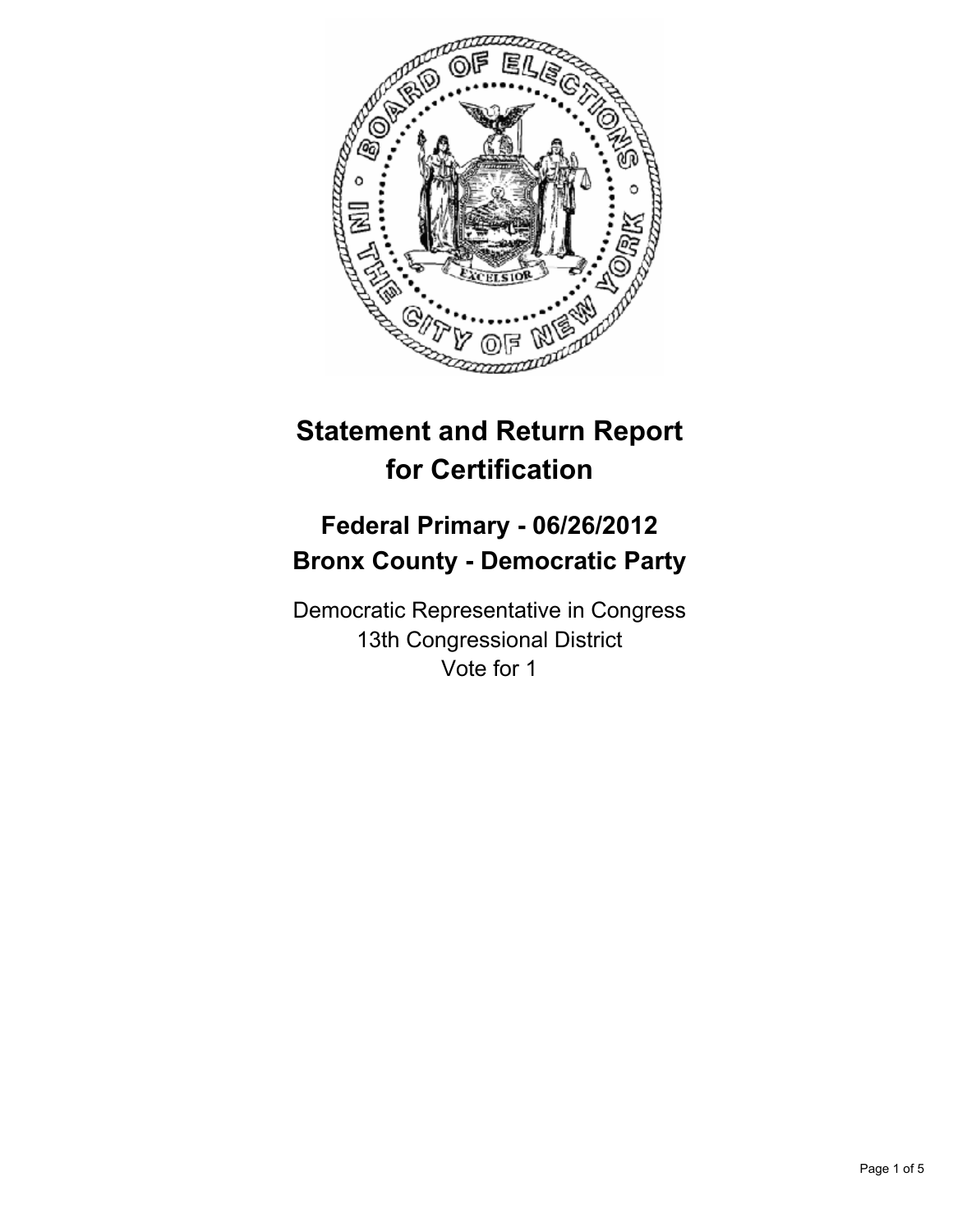

# **Assembly District 77**

| <b>PUBLIC COUNTER</b>                                    | 517          |
|----------------------------------------------------------|--------------|
| <b>EMERGENCY</b>                                         | 0            |
| ABSENTEE/MILITARY                                        | 7            |
| <b>FEDERAL</b>                                           | 0            |
| <b>SPECIAL PRESIDENTIAL</b>                              | $\mathbf{0}$ |
| <b>AFFIDAVIT</b>                                         | 14           |
| <b>Total Ballots</b>                                     | 538          |
| Less - Inapplicable Federal/Special Presidential Ballots | 0            |
| <b>Total Applicable Ballots</b>                          | 538          |
| <b>JOYCE S JOHNSON</b>                                   | 23           |
| <b>CRAIG SCHLEY</b>                                      | 1            |
| <b>CHARLES B RANGEL</b>                                  | 324          |
| CLYDE EDWARD WILLIAMS JR.                                | 24           |
| <b>ADRIANO ESPAILLAT</b>                                 | 140          |
| <b>Total Votes</b>                                       | 512          |
| Unrecorded                                               | 26           |

#### **Assembly District 78**

| 2,276 |
|-------|
| 0     |
| 76    |
| 12    |
| 0     |
| 81    |
| 2,445 |
| 0     |
| 2,445 |
| 84    |
| 27    |
| 835   |
| 108   |
| 1,329 |
| 1     |
| 1     |
| 1     |
| 5     |
| 2,391 |
| 54    |
|       |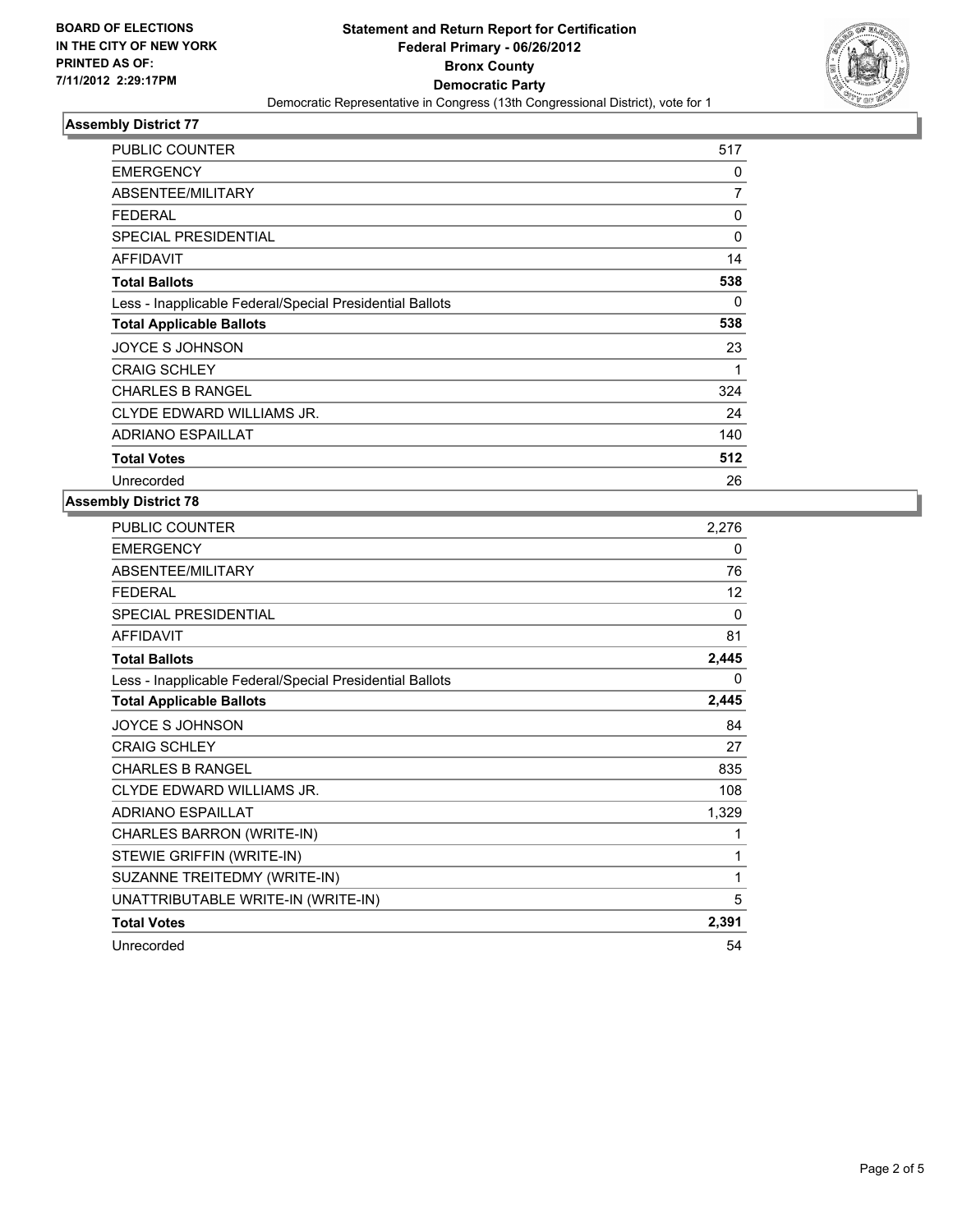

## **Assembly District 80**

| <b>PUBLIC COUNTER</b>                                    | 861            |
|----------------------------------------------------------|----------------|
| <b>EMERGENCY</b>                                         | 0              |
| ABSENTEE/MILITARY                                        | 26             |
| <b>FEDERAL</b>                                           | 5              |
| <b>SPECIAL PRESIDENTIAL</b>                              | 0              |
| <b>AFFIDAVIT</b>                                         | 21             |
| <b>Total Ballots</b>                                     | 913            |
| Less - Inapplicable Federal/Special Presidential Ballots | 0              |
| <b>Total Applicable Ballots</b>                          | 913            |
| JOYCE S JOHNSON                                          | 23             |
| <b>CRAIG SCHLEY</b>                                      | 22             |
| <b>CHARLES B RANGEL</b>                                  | 547            |
| CLYDE EDWARD WILLIAMS JR.                                | 44             |
| <b>ADRIANO ESPAILLAT</b>                                 | 254            |
| ELIOT ENGEL (WRITE-IN)                                   | 2              |
| UNATTRIBUTABLE WRITE-IN (WRITE-IN)                       | $\overline{2}$ |
| <b>Total Votes</b>                                       | 894            |
| Unrecorded                                               | 19             |

#### **Assembly District 81**

| PUBLIC COUNTER                                           | 1,256 |
|----------------------------------------------------------|-------|
| <b>EMERGENCY</b>                                         | 0     |
| ABSENTEE/MILITARY                                        | 25    |
| <b>FEDERAL</b>                                           | 20    |
| SPECIAL PRESIDENTIAL                                     | 0     |
| <b>AFFIDAVIT</b>                                         | 42    |
| <b>Total Ballots</b>                                     | 1,343 |
| Less - Inapplicable Federal/Special Presidential Ballots | 0     |
| <b>Total Applicable Ballots</b>                          | 1,343 |
| JOYCE S JOHNSON                                          | 28    |
| <b>CRAIG SCHLEY</b>                                      | 16    |
| <b>CHARLES B RANGEL</b>                                  | 525   |
| CLYDE EDWARD WILLIAMS JR.                                | 117   |
| <b>ADRIANO ESPAILLAT</b>                                 | 625   |
| NYDIA VELAZQUEZ (WRITE-IN)                               | 1     |
| RUSSELL KANEY (WRITE-IN)                                 | 1     |
| UNATTRIBUTABLE WRITE-IN (WRITE-IN)                       | 2     |
| <b>Total Votes</b>                                       | 1,315 |
| Unrecorded                                               | 28    |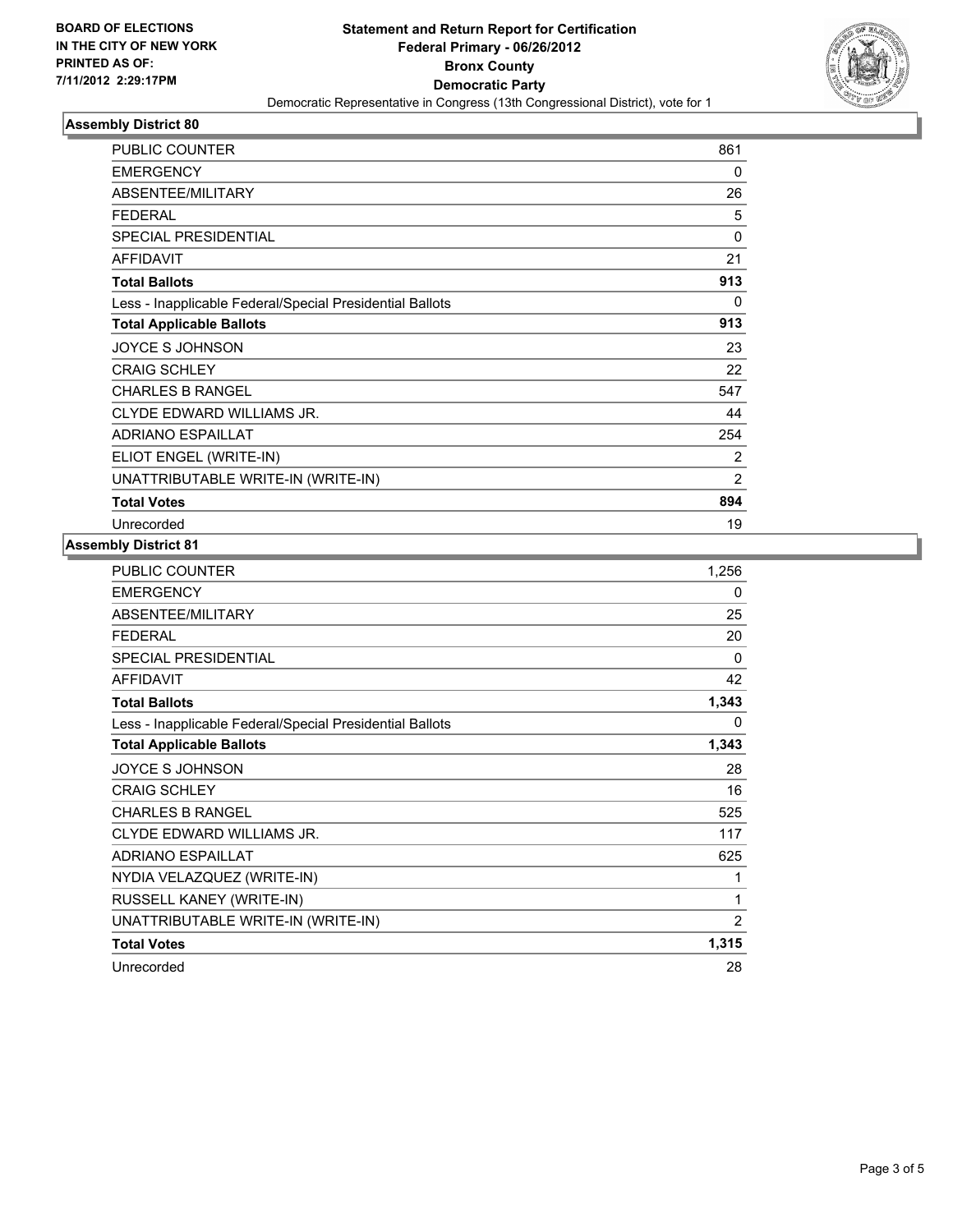

## **Assembly District 86**

| <b>PUBLIC COUNTER</b>                                    | 248      |
|----------------------------------------------------------|----------|
|                                                          |          |
| <b>EMERGENCY</b>                                         | 0        |
| ABSENTEE/MILITARY                                        | 3        |
| <b>FEDERAL</b>                                           | 5        |
| <b>SPECIAL PRESIDENTIAL</b>                              | $\Omega$ |
| <b>AFFIDAVIT</b>                                         | 22       |
| <b>Total Ballots</b>                                     | 278      |
| Less - Inapplicable Federal/Special Presidential Ballots | 0        |
| <b>Total Applicable Ballots</b>                          | 278      |
| JOYCE S JOHNSON                                          | 11       |
| <b>CRAIG SCHLEY</b>                                      | 0        |
| <b>CHARLES B RANGEL</b>                                  | 67       |
| CLYDE EDWARD WILLIAMS JR.                                | 12       |
| <b>ADRIANO ESPAILLAT</b>                                 | 183      |
| UNATTRIBUTABLE WRITE-IN (WRITE-IN)                       | 1        |
| <b>Total Votes</b>                                       | 274      |
| Unrecorded                                               | 4        |